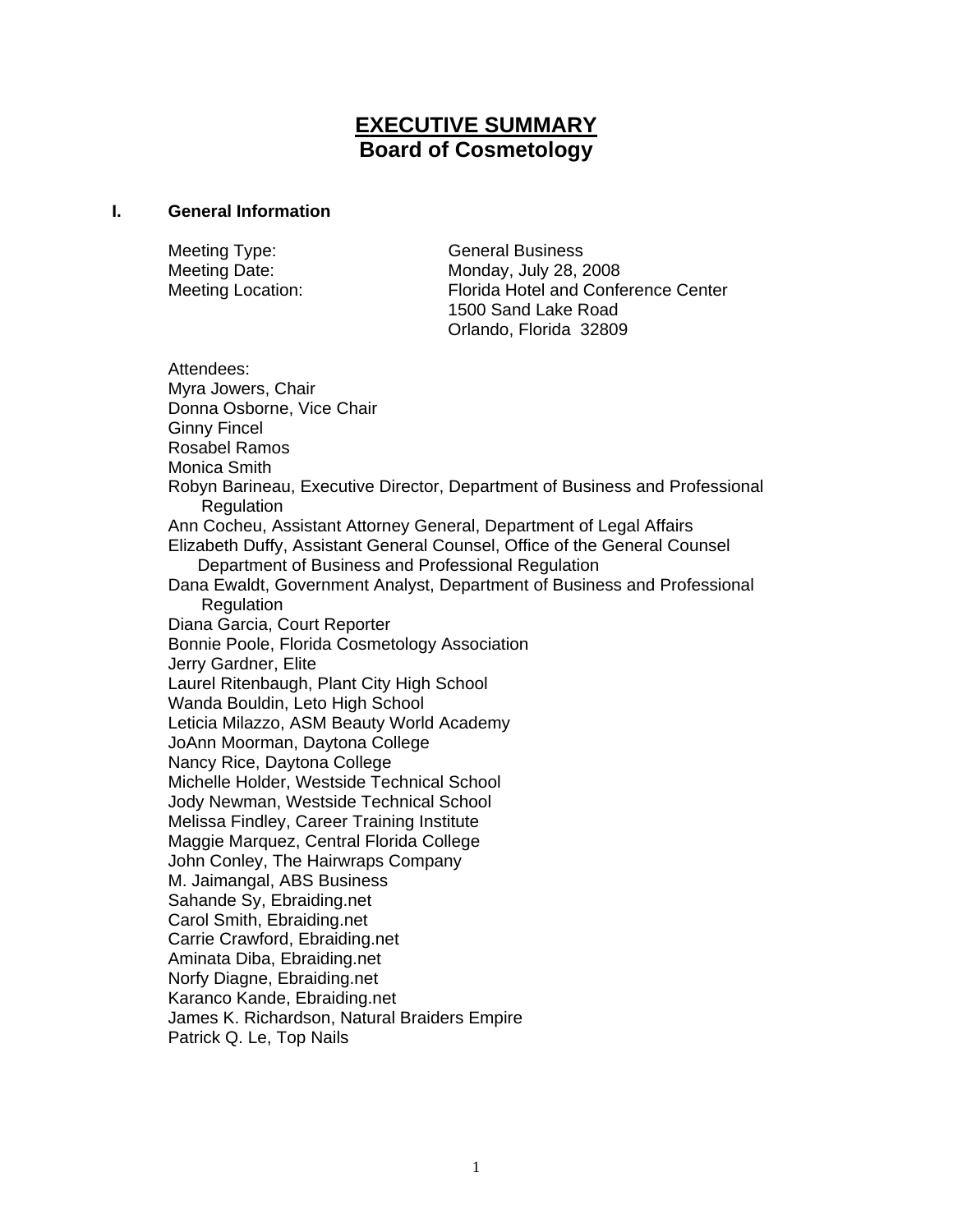# **II. Major Issues/Actions**

- Ms. Robyn Barineau, Executive Director, introduced and welcomed the board's new attorney, Ms. Ann Cocheu.
- After presenting 43 disciplinary cases for the board's consideration, Ms. Elizabeth Duffy, Assistant General Counsel, provided her Prosecuting Attorney's Report and reported that as of July 7, 2008, there were 246 cosmetology cases in the legal section. Ms. Duffy also mentioned that Mr. Phil Monte will be introduced at the next meeting as the board's new prosecutor. She thanked the board for the opportunity to have worked with them.
- The board approved two hair braiding course applications, approved one hair wrapping course application, denied one hair wrapping course application, approved two body wrapping course applications, denied one body wrapping course application, approved one initial HIV/AIDS course application, denied one initial HIV/AIDS course application, approved four continuing education course applications, and denied five continuing education course applications.
- The board approved the endorsement application of Ms. Audrone Kvietkiene.
- The board agreed that if an individual originally licensed in another country obtains a cosmetology license in another state that has similar or more stringent requirements than Florida, they can endorse their license in Florida.
- Ms. Michelle Holder, Westside Technical School, and Dr. Jody Newman, Westside Technical School, informed the board that their school is in the early stages of development of some of the cosmetology curriculum, specifically the theory portions, on-line. They agreed that this distance learning opportunity would not be a correspondence course and would be led and monitored by a cosmetology instructor.
- Ms. Cocheu mentioned the impact of HB7109 on all boards. She indicated that an economic impact statement will be required each time a new rule is created or an existing rule is amended.
- Ms. Barineau informed the board that as of March 31, 2008, the balances in their Operating and Unlicensed Activity Accounts were \$976,658 and \$929,690, respectively.
- Ms. Barineau mentioned the recent press and inquiries the board office has received regarding fish pedicures. The board agreed to research this matter and discuss the topic at the October meeting.
- Ms. Carol Smith and Ms. Carrie Crawford from Ebraiding.net mentioned their legislative proposal to create a hair braiding license. The proposal allows hair braiders to use hair extensions and wefts which can currently only be performed by licensed cosmetologists. The proposal also suggested the hair braiding training program be at least 190 hours as opposed to the current 16 hours. Ms. Crawford mentioned that Representative Rouson has expressed an interest in assisting with this legislative proposal. The board thanked Ms. Smith and Ms. Crawford for providing them with a copy of their proposal.
- The board agreed to conduct a rules workshop in conjunction with the next board meeting to discuss the implementation of HB601.